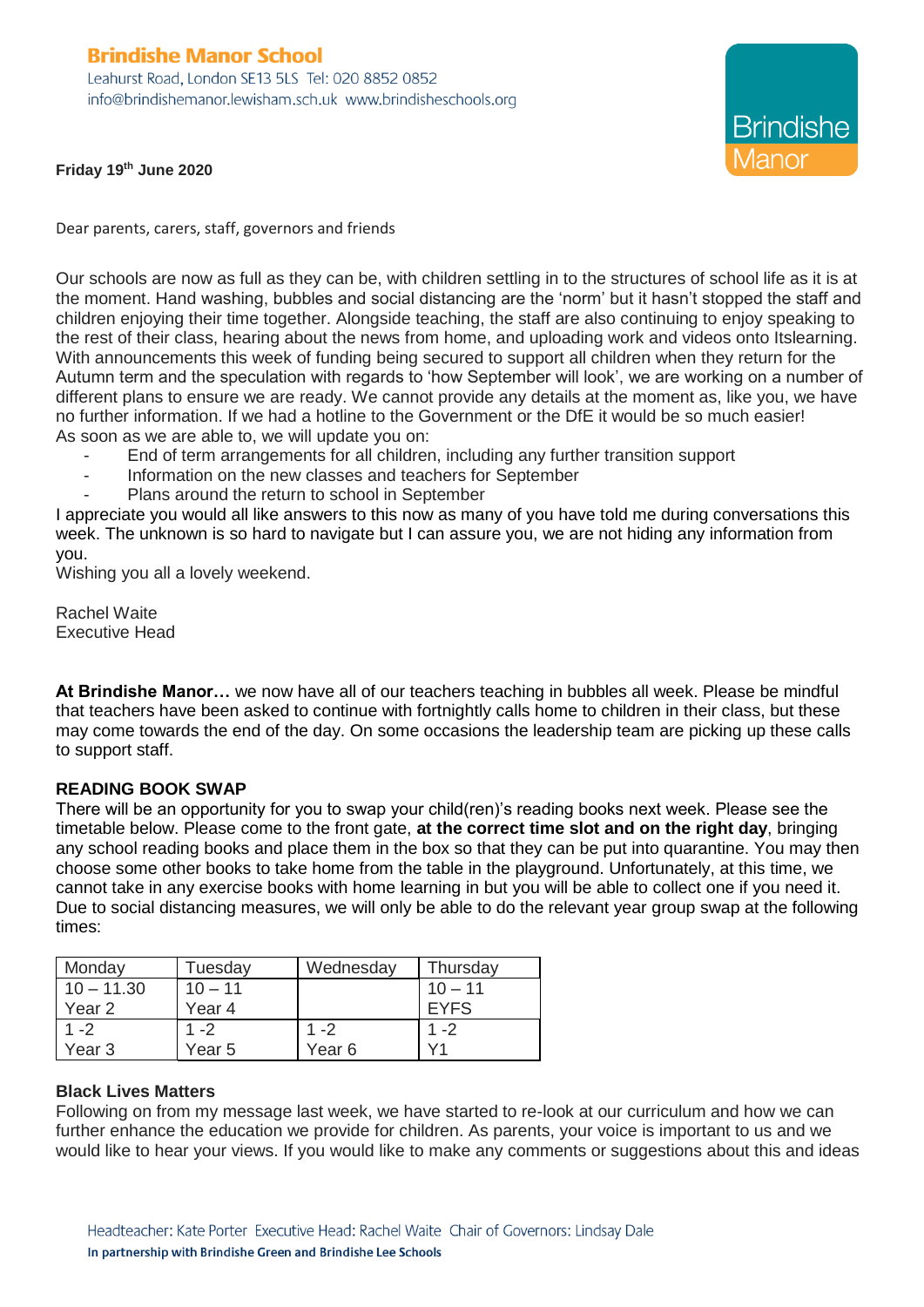of what you might like to see, please do get in touch via the school's email: [info@brindishemanor.lewisham.sch.uk](mailto:info@brindishemanor.lewisham.sch.uk) Please put Black Lives Matters in the subject heading.

# **Next Week – weather update**

Next week is predicted to be very hot. Please ensure your child comes to school with a sun hat and a bottle of water. Sun cream must be put on your child before coming to school as we are unable to apply sun cream whilst they are at school.

# **Children returning to Nursery, Reception and Year 1**

If you are still deciding whether to send your child back into Reception or Year 1, please inform the school office of your decision before **Friday 26th June.** We will try to accommodate all children however once the 'bubble' capacity has been reached, we will be unable to welcome any more children back.

#### **Social Distancing**

We are working hard as a school to remind the children about keeping apart and have put in necessary measures to ensure this happens within school. Please could all parents/carers dropping off/picking up respect this and follow the rules when outside the school gates. It is imperative we all follow the guidance to protect the people around us.

#### **School Dinners – Important Information**

As you may be aware, the government this week announced that Free School Meals will now be extended through the summer holidays. If you feel that you may be entitled to Free School Meals, please apply online to Lewisham using the link below. Any applications made during the holiday may not be processed until the end of August.

# **Free School Meals**

For those **entitled to Free School Meals**, you will continue to receive your vouchers from EdenRed, the Government provider of FSM. However, if your child is in years 3 – 6 and is returning to school, as part of our reopening, and is not entitled to a free school meal, then you will need to continue to pay through our online payment system – Arbor.

Please follow the link below and make an application for Free School Meals. If a decision comes back and you are entitled to free school meals, you will receive vouchers to support your shopping bills for your children: [https://lewisham.gov.uk/myservices/education/student-pupil-support/free-school-mealsand-extra](https://lewisham.gov.uk/myservices/education/student-pupil-support/free-school-mealsand-extra-support-for-your-child)[support-for-your-child](https://lewisham.gov.uk/myservices/education/student-pupil-support/free-school-mealsand-extra-support-for-your-child)

If you need any additional support with completing the application, please email us at

[info@brindishemanor.lewisham.sch.uk.](mailto:info@brindishemanor.lewisham.sch.uk) Given the current circumstances, even if you think you do not qualify - please try.

Should you find you are not eligible for the government scheme, but are experiencing hardship, please contact us on [info@brindishemanor.lewisham.sch.uk](mailto:info@brindishemanor.lewisham.sch.uk)

For those **entitled to Free School Meals**, you should now be receiving your vouchers from Edenred, the Government provider of FSM. If you experience any problems with the voucher or are finding it difficult either to get to the supermarkets/food bank or to provide for your child/ren, please get in touch on [info@brindishemanor.lewisham.sch.uk](mailto:info@brindishemanor.lewisham.sch.uk)

# **The Summer Reading Challenge – The Silly Squad started on Friday 5 June.**

Please do encourage children to join and continue to read over the Summer Holidays. There is a lot to find online including e-books and also e-audio books.

This year it will be different. It will be a digital offer. Children can join the challenge on the Reading Agency website[.https://summerreadingchallenge.org.uk/](https://summerreadingchallenge.org.uk/)

The new platform provides a fun, immersive and safe environment for children to achieve their reading goals and explore the Silly Squad theme.

 Children must create a free account to take part, this is a simple process and requires approval by an adult (via email). The Reading Agency are required by law to use this two-step authentication process for children under the age of 16.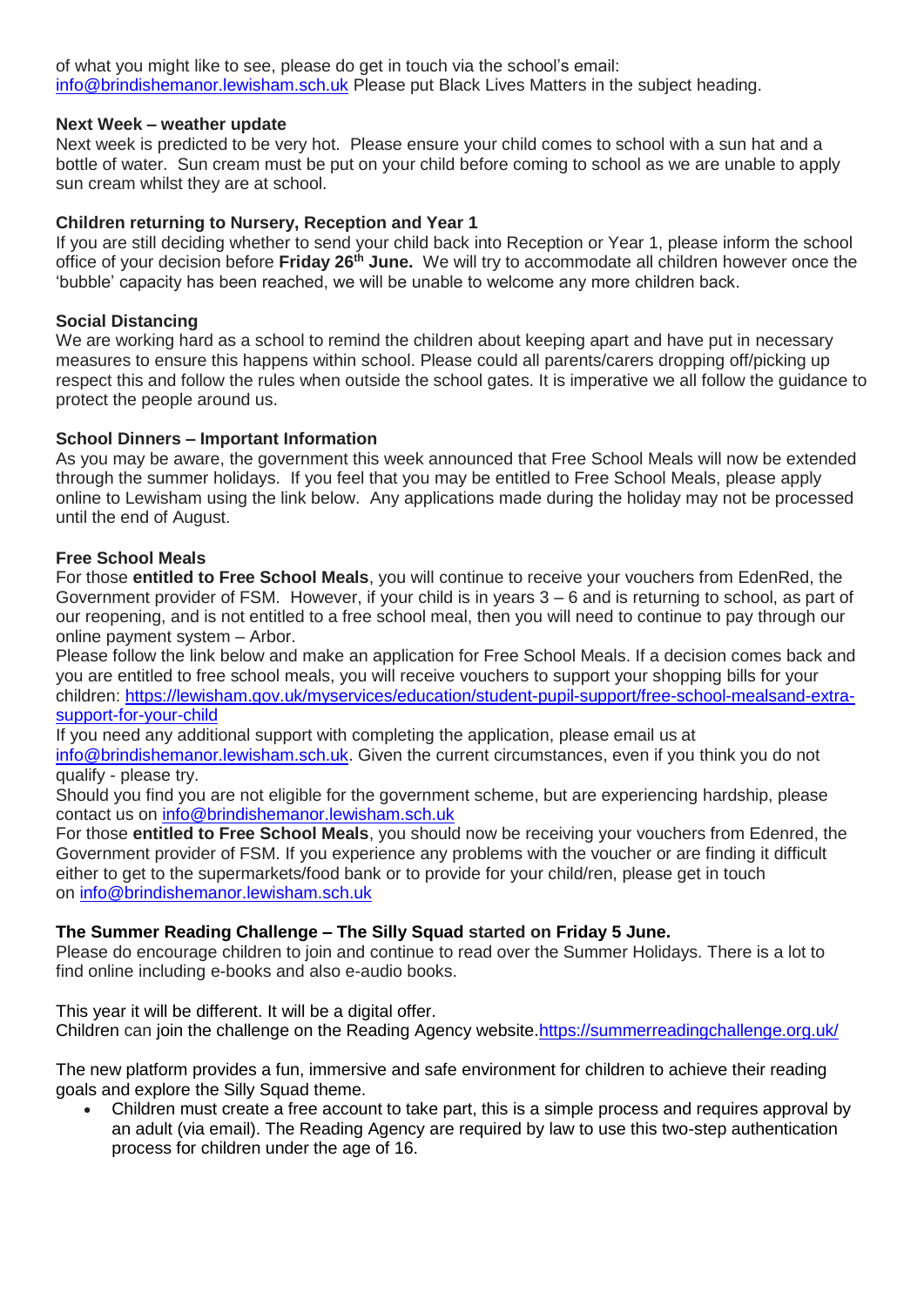- Although you must have an account to take part in the actual Challenge, lots of other content will be available on the website for everyone to explore.
- Children taking part will be asked to set their own reading goal. However, The Reading Agency will still be suggesting six books as the best goal to try for.
- Digital certificates can be printed out. No physical materials will be used.

# **Lewisham Libraries offer:**

**Facebook Group -** [https://www.facebook.com/groups/LewishamSillySquad/?source\\_id=16451686911](https://www.facebook.com/groups/LewishamSillySquad/?source_id=16451686911) Here we will encourage children to join the challenge by going to the Reading Agency website. Help children find e-books and e-audio books.

Provide an alternative fun and interesting online experience.

Some of the content the children will find on our Facebook Group

- A weekly books recommendation from our e-books.
- Tell us a Joke On twitter, video clips. All compiled into a blog at the end of the summer.
- Games
- Craft sessions
- Story telling
- **Competitions**

If you need more information about our free e-books and e-audibooks,ks please go to the Lewisham website or contact us.

Children (and adults) can join Lewisham Libraries online and start borrowing e-books free straight away. There are never any overdues or fines.

<https://lewisham.gov.uk/myservices/libraries/using-the-library/join-the-library> <https://lewisham.gov.uk/myservices/libraries/elibrary>

# **NSPCC**

# **Coronavirus (COVID-19) advice and support for parents and carers (NSPCC)**

The NSPCC has created a number of resources to support parents and carers during this difficult time. These include:

- Parents working from home
- Children staying home alone
- Lockdown and separated parents
- How to cope with tantrums and other difficult behaviour
- Talking to a child worried about coronarvirus

The advice can be found on the NSPCC website here: [https://www.nspcc.org.uk/keeping-children](https://www.nspcc.org.uk/keeping-children-safe/coronavirus-advice-suppport-children-families-parents)[safe/coronavirus-advice-suppport-children-families-parents](https://www.nspcc.org.uk/keeping-children-safe/coronavirus-advice-suppport-children-families-parents)

# **KEEPING SAFE**

We have all been encouraged to stay at home and stay safe, but for many women and men, home is not a safe place. The National Domestic Abuse helpline has seen a 25% increase in calls and online requests for help since we have been told to stay at home. Although this is a very stressful and anxious time for everyone, domestic abuse is unacceptable in any situation. If you are suffering from domestic abuse of any kind, or you are worried about a friend, relative, colleague or neighbour, we encourage you to seek guidance and support straight away.

# **IMMEDIATE DANGER:**

Advice from the government is that if you are in immediate danger:

Call 999 and ask for the police.

If you are in danger and unable to talk on the phone:

 Call 999, and then press 55. This will transfer your call to the relevant police force who will assist you without you having to speak.